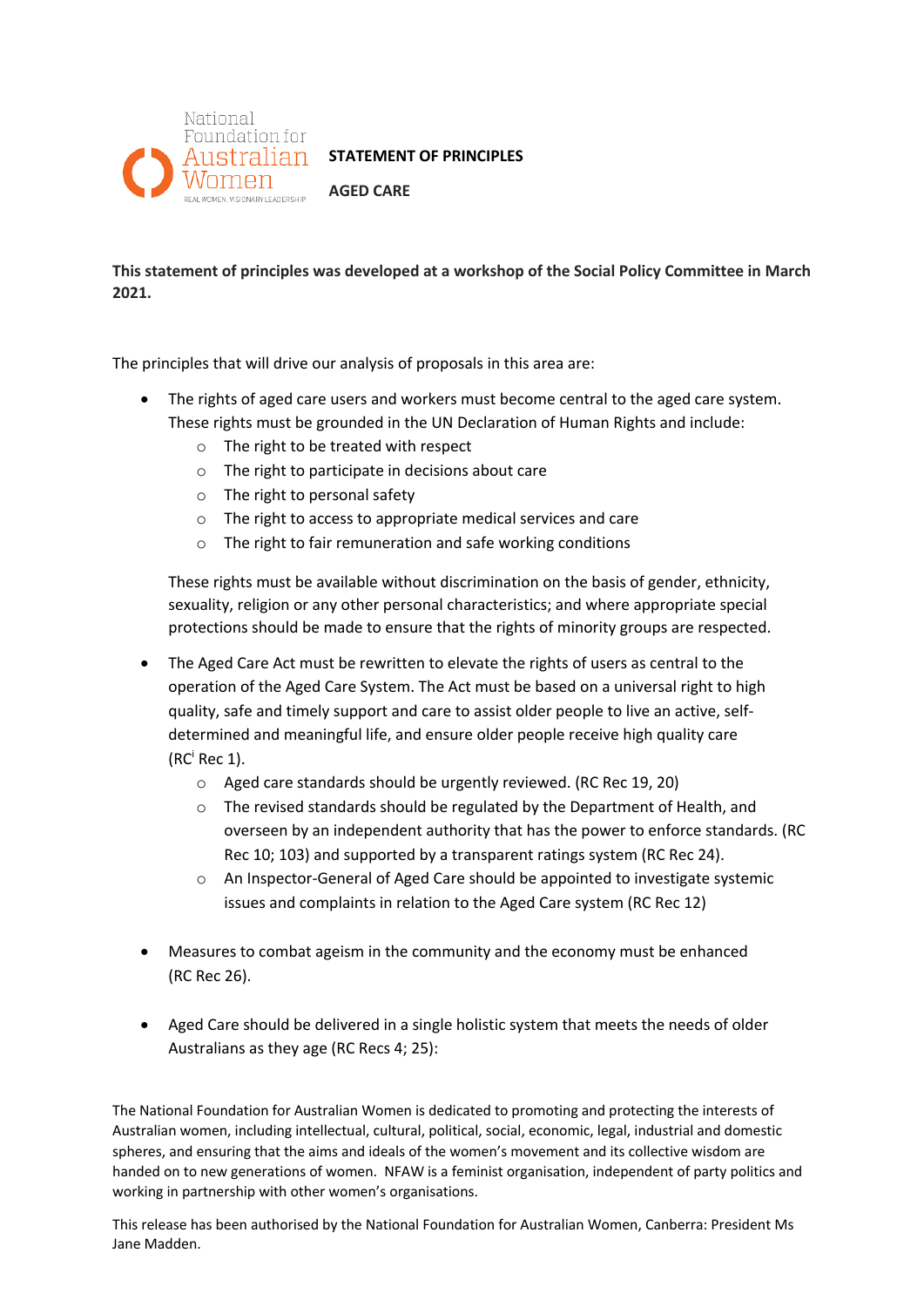- $\circ$  The distinction between CHSP and Home Care Packages needs to be addressed, with users transitioning between levels of support without barriers (RC Recs 28, 31).
- o Case management systems need to be developed to monitor and support aged care users as their needs change. Active case management systems should replace the use of the ACAT to transition between programs (RC Rec 30).
- $\circ$  Active case management should also be available to ensure that users are accessing the appropriate level, and form, of support, replacing the allocation of "Home Care Packages.
- $\circ$  Allied health services must be funded and made available to residents of residential aged care (RC Recs 36, 38).
- $\circ$  Regional services must be funded to facilitate aging in place: at home or in residential care facilities that are linked to local communities (RC Rec. 55).
- The working conditions for Aged Care workers must be improved. This would include:
	- Increasing the number of workers required to be on duty in Aged Care Residential facilities. In particular the number of registered nurses must be regulated (RC Rec 86).
	- o Training packages must be developed to ensure that workers are properly trained in appropriate skills (RC Rec 30; 81; 114).
	- $\circ$  The remuneration of workers must be reviewed to ensure that they are being paid at a rate that is commensurate with their duties and qualifications (RC Rec 84; 85).
	- $\circ$  Aged care workers who are working in the home care system must be remunerated for travel time. Minimum shifts must also be specified in the award and individual contracts.
	- o Providers of home care services must be required to implement systems to monitor the safety of workers including check-in/check-out systems. This obligation should be extended to those internet based platforms used by independent contractors (gig workers) to offer aged care and personal services.
	- $\circ$  The current exemption from superannuation guarantee obligations payable on behalf of a person providing domestic services for fewer than 30 hours a week must be reduced to 10 hour pw.
- Funding must be allocated according to need, not rationed. All older Australians must be able to access the appropriate level of aged care service (RC Rec 41).
- The funding model for providers of Aged Care, particularly Residential Aged Care, should reflect the actual cost of providing that care. Funding provided for care must be "ringfenced" to ensure that it is spent on the provision of care, and is not diverted to the profits of the provider.
- We recognise that this will require substantial additional investment in Aged Care. Currently Australia's investment in Aged Care is about half of the OECD average. This must be funded by the Federal Government, primarily through general revenue:
	- o Investment in aged care must be prioritised over tax cuts;